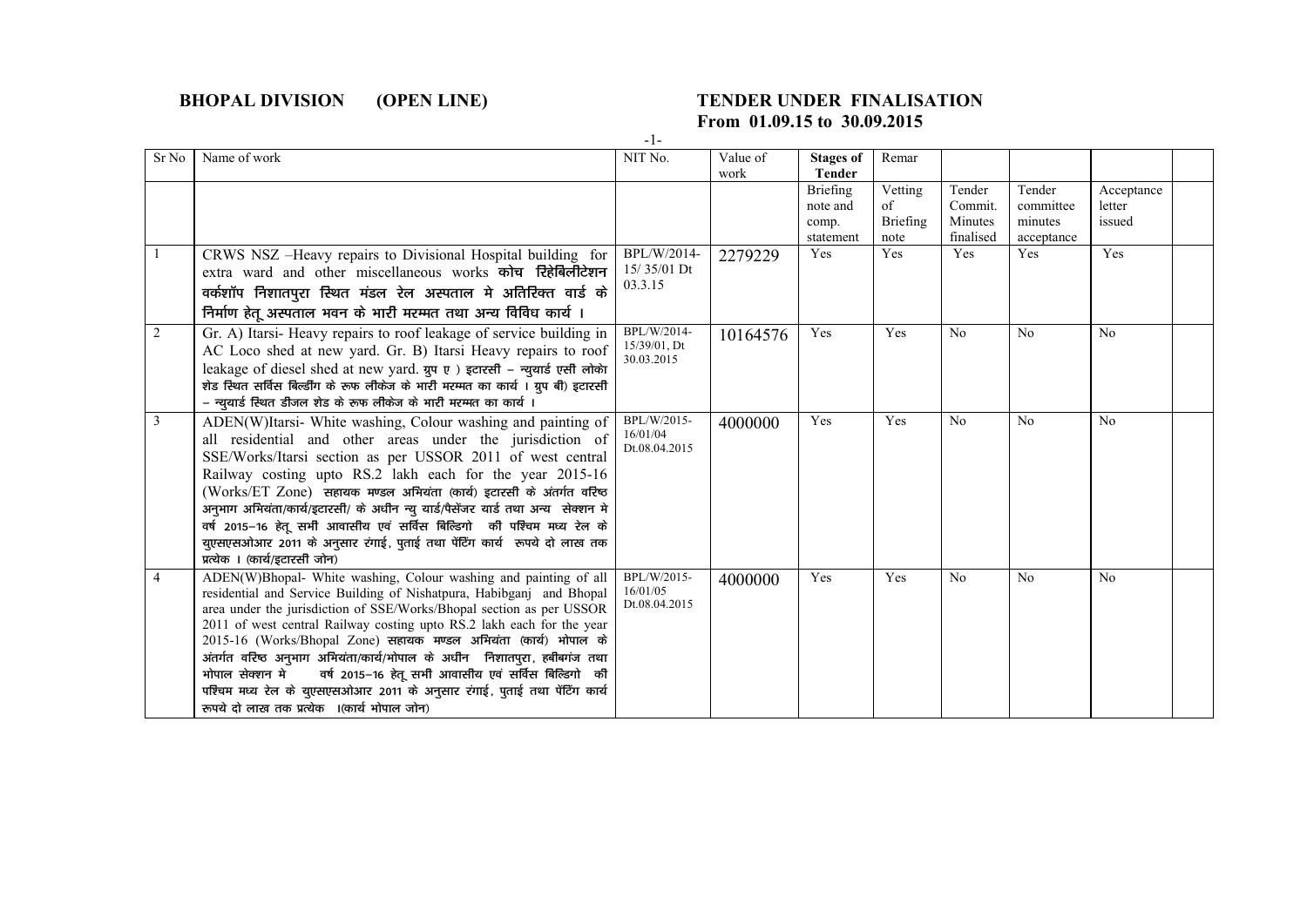|        |                                                                                                                                                                                                                                                                                                                                                                                                                                                                                                                                                                                                                                                                                                | $-2-$                                        |               |                                     |                                |                                              |                                                                        |                                 |           |
|--------|------------------------------------------------------------------------------------------------------------------------------------------------------------------------------------------------------------------------------------------------------------------------------------------------------------------------------------------------------------------------------------------------------------------------------------------------------------------------------------------------------------------------------------------------------------------------------------------------------------------------------------------------------------------------------------------------|----------------------------------------------|---------------|-------------------------------------|--------------------------------|----------------------------------------------|------------------------------------------------------------------------|---------------------------------|-----------|
| Sr No  | Name of work                                                                                                                                                                                                                                                                                                                                                                                                                                                                                                                                                                                                                                                                                   | NIT No.                                      | Value of work |                                     |                                | <b>Stages of Tender</b>                      |                                                                        |                                 | Re<br>mar |
|        |                                                                                                                                                                                                                                                                                                                                                                                                                                                                                                                                                                                                                                                                                                |                                              |               | Briefi<br>ng<br>note<br>and<br>comp | Vetting of<br>Briefing<br>note | Tender<br>Committe<br>e Minutes<br>finalised | Tender<br>committe<br>$\mathbf{e}$<br>minutes<br>acceptan<br>$\rm{ce}$ | Acceptan<br>ce letter<br>issued |           |
| 5      | ADEN(M)BPL- White Washing, Colour Washing and painting of all<br>residential & Service building under the jurisdiction of SSE/W/ML/BPL Sec<br>from SUW(incl) to HBD (incl.) excl. NSZ,HBD and BPL area as per<br>USSOR 2011 of West Central Railway costing upto Rs2 lakh for the year<br>$2015$ -16 (M/BPL Zone) सहायक मण्डल अभियंता (अनु.) भोपाल के अंतर्गत वरिष्ठ<br>अनुभाग अभियंता/कार्य/मेन लाईन भोपाल के अधीन सुखी सेवनिया (मिलाकर) से<br>होशंगाबाद (मिलाकर) (भोपाल, हबीबगंज, निशातपुरा छोडकर) सेक्शन में वर्ष 2015–16<br>हेतू सभी आवासीय एवं सर्विस बिल्डिगो की पश्चिम मध्य रेल के युएसएसओआर 2011 के<br>अनुसार रंगाई, पुताई तथा पेंटिंग कार्य रूपये दो लाख तक प्रत्येक ।(अनु/भोपाल जोन) | BPL/W/2015-<br>$16/01/06$ ,<br>Dt.08.04.2015 | 2500000       | Yes                                 | Yes                            | Yes                                          | Yes                                                                    | Yes                             |           |
| 6      | ADEN(M)Vidisha-White Washing, Colour Washing and painting of<br>all residential & Service building under the jurisdiction of<br>SSE/W/Vidisha Sec from Bareth (excl.) to SUW(eccl) as per<br>USSOR 2011 of West Central Railway costing upto Rs2 lakh each<br>for the year $2015$ -16 (M/BHS Zone) सहायक मण्डल अभियंता (अनु.) विदिशा<br>के अंतर्गत वरिष्ठ अनुभाग अभियंता/कार्य/ विदिशा के अधीन बरेठ (छोडकर) से सुखी<br>सेवनिया (छोडकर) सेक्शन में वर्ष 2015-16 हेतू सभी आवासीय एवं सर्विस बिल्डिगो<br>की पश्चिम मध्य रेल के युएसएसओआर 2011 के अनुसार रंगाई, पुताई तथा पेंटिंग कार्य<br>रूपये दो लाख तक प्रत्येक ।(विदिशा जोन)                                                                  | BPL/W/2015-<br>$16/01/07$ ,<br>Dt.08.04.2015 | 2650000       | Yes                                 | Yes                            | Yes                                          | Yes                                                                    | Yes                             |           |
| $\tau$ | ADEN(M)Shivpuri- White washing, Colour washing and painting of<br>all residential and service Building under the jurisdiction of<br>SSE/Works/Shivpuri section as per USSOR 2011 of West Central<br>Railway costing upto Rs.2 lakh each for the year 2015-16(SVPI<br>Zone) सहायक मण्डल अभियंता (अनु.) शिवपुरी के अंतर्गत वरिष्ठ अनुभाग<br>अभियंता/कार्य/ शिवपुरी के सेक्शन मे वर्ष 2015–16 हेतू सभी आवासीय एवं सर्विस<br>बिल्डिगो की पश्चिम मध्य रेल के युएसएसओआर 2011 के अनुसार रंगाई, पुताई तथा<br>पेंटिंग कार्य रूपये दो लाख तक प्रत्येक ।<br>(शिवपुरी जोन.)                                                                                                                                | BPL/W?2015-<br>16/01/10<br>Dt.08.04.2015     | 1500000       | Yes                                 | Yes                            | N <sub>0</sub>                               | N <sub>0</sub>                                                         | N <sub>0</sub>                  |           |
| 8      | Budni, Midghat- Provision of civil structure solar panel and local<br>supply at Budni-B\Midghat IBS. बुदनी-मिडधाट आईबीएस पर सिविल स्ट्रक्चर,<br>सोलार पैनल तथा लोकल सप्लाई का प्रावधान ।                                                                                                                                                                                                                                                                                                                                                                                                                                                                                                       | BPL/W/2015-<br>16/02/03,<br>Dt.17.04.2015    | 936948        | Yes                                 | Yes                            | N <sub>0</sub>                               | N <sub>0</sub>                                                         | N <sub>0</sub>                  |           |
| 9      | Supply of two trucks on hire for transportation of P.Way material<br>and staff under ADEN(M)Bhopal section for 2 years (one truck for<br>SSE/PW/South and one truck for SSE/PW.North/Bhopal) सहायक<br>मंडल अभियंता भोपाल के अधीन पी वे मटेरियल तथा स्टाफ के ट्रान्सपोर्टेशन हेतू<br>2 वर्ष के लिये 2 ट्रक किरायेपर प्रदाय करना । (एक ट्रक एसएसई/पीचे/साउथ<br>भोपाल तथा एक ट्रक एसएसई/पीचे/नार्थ भोपाल के लिये)                                                                                                                                                                                                                                                                                 | BPL/W/2015-<br>16/03/01,<br>Dt.21.04.2015    | 2411683       | Yes                                 | Yes                            | Yes                                          | Yes                                                                    | Yes                             |           |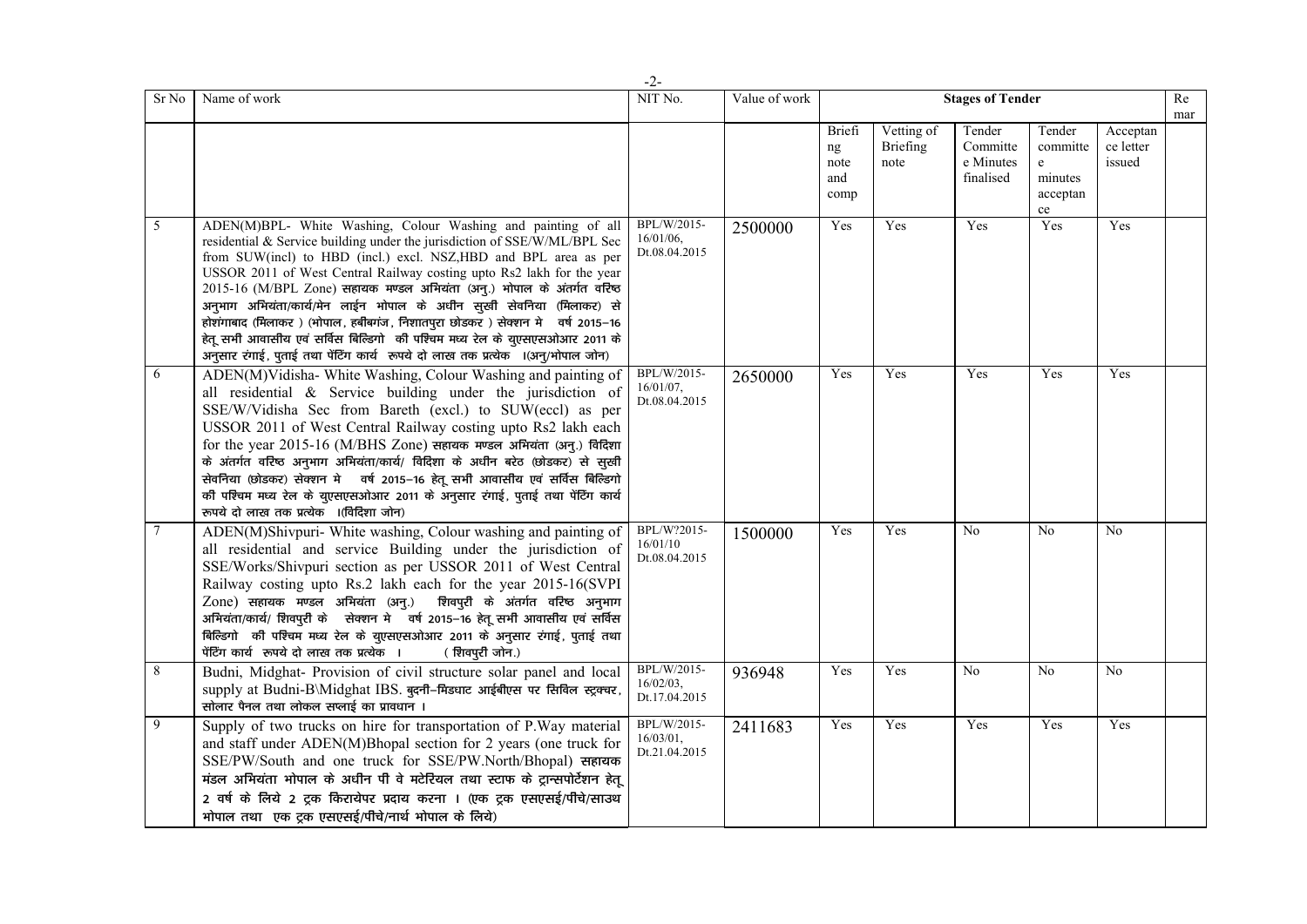|       |                                                                                                                                                                                                                                                                                                                                                                                                                                                       | $-3-$                                          |          |                                                             |                                       |                                              |                                                                 |                                 |     |
|-------|-------------------------------------------------------------------------------------------------------------------------------------------------------------------------------------------------------------------------------------------------------------------------------------------------------------------------------------------------------------------------------------------------------------------------------------------------------|------------------------------------------------|----------|-------------------------------------------------------------|---------------------------------------|----------------------------------------------|-----------------------------------------------------------------|---------------------------------|-----|
| Sr No | Name of work                                                                                                                                                                                                                                                                                                                                                                                                                                          | NIT No.                                        | Value of |                                                             |                                       | <b>Stages of Tender</b>                      |                                                                 |                                 | Re  |
|       |                                                                                                                                                                                                                                                                                                                                                                                                                                                       |                                                | work     | <b>Brief</b><br>ing<br>note<br>and<br>comp<br>state<br>ment | Vetting of<br><b>Briefing</b><br>note | Tender<br>Committe<br>e Minutes<br>finalised | Tender<br>committe<br>$\mathbf{e}$<br>minutes<br>acceptan<br>ce | Acceptan<br>ce letter<br>issued | mar |
| 10    | ET-Provision of 2 nos. tubewells and pipeline system and covering<br>of existingwells at Bangalia area Itarsi and Guna Station इटारसी - 2<br>नंबर टयूबवेल तथा पाईपलाईन सिस्टम का प्रावधान तथा बंगालिया एरिया एवं गर्रा स्टेशन<br>पर वर्तमान मे उपलब्ध कुओं को ढकने का कार्य ।                                                                                                                                                                         | BPL/W/2015-<br>16/05/01 Dated<br>01.05.2015    | 2323807  | Yes                                                         | Yes                                   | No                                           | No                                                              | No                              |     |
| 11    | Itarsi-Heavy repairs to doors, windows, grill, shutters etc. at Diesel<br>Loco shed New Yard. इटरारसी - डीजल लोको शेड न्यू यार्ड के दरवाजे,<br>खिडकिया, ग्रिल्स तथा शटर्स के भारी मरम्मत का कार्य ।                                                                                                                                                                                                                                                   | BPL/W/2015-<br>16/06/02 Dated<br>01.05.2015    | 5192888  | Yes                                                         | Yes                                   | Yes                                          | Yes                                                             | Yes                             |     |
| 12    | Deep screening by BCM and mmanual on ET-BPL sec (Total<br>14.85kms) alongwith earthwork in formatin with side drain, DS of<br>loop lines and TRR (P) work (Total 8.10kms) under ADEN(M)BPL<br>सहायक मंडल अभियंता भोपाल के अधीन इटारसी भोपाल खंड पर डीप स्क्रीनिंग<br>बाय बीसीएम तथा मैन्युअल कुल 14.85 कि. मी. साथ मे साईड ड्रेन के साथ<br>अर्थवर्क इन फॉरमेशन, लुप लाइन्स के डीप स्क्रीनिंग तथा थु रेल रिन्युवल (पी)<br>का कार्य ( कुल 8.10 कि. मी.) | BPL/W/2015-<br>16/08/01<br>Dated<br>08.06.15   | 13847028 | Yes                                                         | Yes                                   | Yes                                          | Yes                                                             | Yes                             |     |
| 13    | Deep screening by BCM and mmanual on BPL-Bina sec (Total<br>57.78kms) alongwith earthwork in formatin with side drain, DS of<br>loop lines and TRR (P) work (Total 4.80kms) under Sr.DEN(C)BPL<br>वरि. मंडल अभियंता/मध्य भोपाल के अधीन भोपाल बीना खंड पर डीप स्कीनिंग<br>बाय बीसीएम तथा मैन्युअल कुल 57.78 कि. मी. साथ मे साईड ड्रेन के साथ<br>अर्थवर्क इन फॉरमेशन तथा थु रेल रिन्युवल (पी) का कार्य ( कुल 4.80 कि. मी.)                              | BPL/W/2015-<br>16/08/02<br>Dated<br>08.06.2015 | 27816222 | Yes                                                         | Yes                                   | Yes                                          | Yes                                                             | Yes                             |     |
| 14    | Part-I) CRWS NSZ -Provision of borewells at CRWS colony and<br>factory area, part-II Provisin of pumps in new tubewells at CRWS<br>NSZ पार्ट 1) सीआरडब्ल्युएस निशातपुरा – कालोनी तथा फेक्ट्री एरिया मे बोरवेल<br>का प्रावधान । पार्ट 2) नये टयुबवेल मे पम्प का प्रावधान ।                                                                                                                                                                             | BPL/W/2015-<br>16/08/03<br>Dated<br>08.06.2015 | 2140905  | Yes                                                         | Yes                                   | No                                           | No                                                              | N <sub>0</sub>                  |     |
| 15    | ADEN(M)SFY Sec:-Supply of drinking water at Raghogarh,<br>Sindhuriya Kachari, PFR and Chauhani station only in summer for 2<br>years भोपाल मंडल – सहायक मंडल अभियंता शाजापुर के सेक्शन मे राघोगढ,<br>सिंदुरिया काचारी, पचोर रोड तथा चौहानी स्टेशन पर केवल गर्मी मे 2 वर्ष के लिये<br>पीने के पानी की आपूर्ति करना ।                                                                                                                                   | BPL/W/2015-<br>16/08/06<br>Dated<br>08.06.15   | 289084   | Yes                                                         | Yes                                   | No                                           | No                                                              | N <sub>0</sub>                  |     |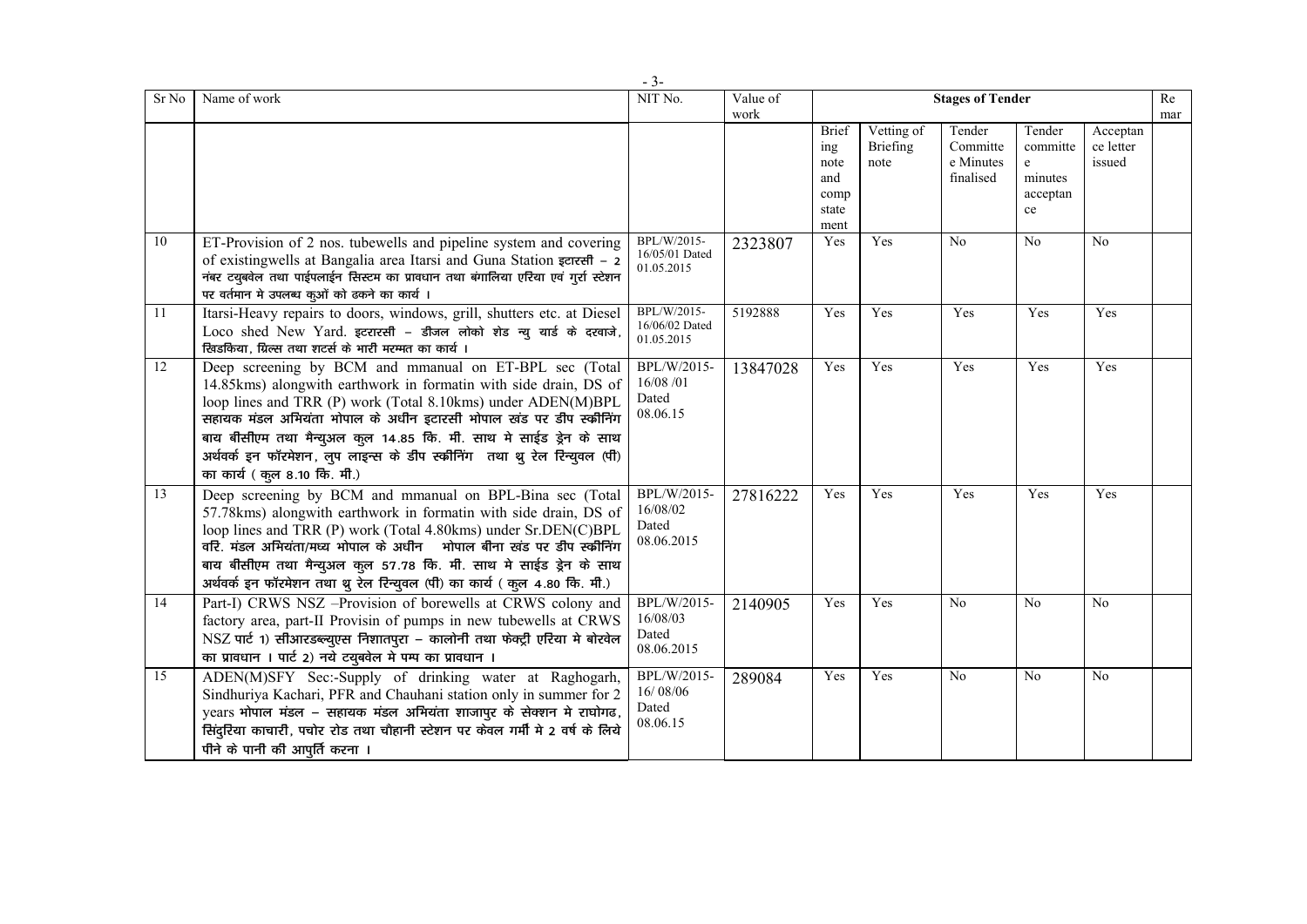|                             |                                                                                                                                                                                                                                                                                                                                                                                                            | $-4-$                                                     |                  |                                                     |                                        |                                              |                                              |                                 |         |
|-----------------------------|------------------------------------------------------------------------------------------------------------------------------------------------------------------------------------------------------------------------------------------------------------------------------------------------------------------------------------------------------------------------------------------------------------|-----------------------------------------------------------|------------------|-----------------------------------------------------|----------------------------------------|----------------------------------------------|----------------------------------------------|---------------------------------|---------|
| <b>Sr</b><br>N <sub>0</sub> | Name of work                                                                                                                                                                                                                                                                                                                                                                                               | NIT No.                                                   | Value of<br>work |                                                     |                                        | <b>Stages of Tender</b>                      |                                              |                                 | Remarks |
|                             |                                                                                                                                                                                                                                                                                                                                                                                                            |                                                           | (in Rs.)         | Briefin<br>g note<br>and<br>compar<br>stateme<br>nt | Vettin<br>g of<br>Briefi<br>ng<br>note | Tender<br>Committe<br>e Minutes<br>finalized | Tender<br>committee<br>minutes<br>acceptance | Acceptan<br>ce letter<br>issued |         |
| 16                          | ADEN(M)Guna Sec:-Supplying, stacking and loading into hoppers 15000 cum<br>65mm gauge machine crushed ballast at Guna Depot. सहायक मंडल अभियंता ग्ना<br>के सेक्शन मे गुना डेपो मे 150000 क्यूबिक मीटर 65 एमएम गेज मशिन कश्ड बैलास्ट के<br>सप्लाई, स्टेकिंग तथा हॉपर्स मे लोडिंग कराना ।                                                                                                                    | <b>BPL/W/201</b><br>$5 - 16/10/$<br>01 Dated<br>30.06.15  | 80392500         | Yes                                                 | Yes                                    | No                                           | No                                           | $\overline{No}$                 |         |
| 17                          | Upgradation and improvement of levelcrossing between Bina-Itarsi section in<br>BPL Divn भोपाल मंडल – बीना-इटारसी सेक्शन पर स्थित लेवल कासिंग के अपग्रेडेशन<br>तथा इम्प्रुवमेंट का कार्य।                                                                                                                                                                                                                   | <b>BPL/W/201</b><br>$5-16/10/02$<br>Dated<br>30.06.15     | 21946446         | Yes                                                 | Yes                                    | Yes                                          | Yes                                          | Yes                             |         |
| 18                          | Repairs to pitched roof of service building by replacing mangalore tiles and AC<br>sheet at DWG, SMT, SCI, BHS, Sumer, Pabai & BAQ stations दिवानगंज,<br>सलामतपुर, सांची, विदिशा, सुमेर, पवई तथा गंजबासोदा स्टेशन पर स्थित सर्विस बिल्डींग के<br>पीच्ड रूफ के मैंगलोर टाइल्स तथा एसी शीट को बदलकर मरम्मत करवाना ।                                                                                          | <b>BPL/W/201</b><br>$5-16/10/$<br>03 Dated<br>30.06.15    | 6682152          | Yes                                                 | Yes                                    | Yes                                          | Yes                                          | No                              |         |
| 19                          | Through weld renewal in 60kg/52kg rals using road cum rail mobile flash butt<br>welding plant on RTA-MKC section under DEN(W)BPL मंडल अभियंता/पश्चिम<br>भोपाल के अधीन रूठियाई मक्सी सेक्शन मे रोड कम रेल मोबाईल फलेश बट वेल्डिंग प्लान्ट का<br>उपयोग करते हुए 60 केजी/ 52 केजी रेल्स मे थु वेल्ड रिन्युवल का कार्य ।                                                                                       | <b>BPL/W/201</b><br>$5-16/11/01$<br>Dated<br>02.07.15     | 91976248         | Yes                                                 | Yes                                    | Yes                                          | Yes                                          | Yes                             |         |
| 20                          | Bhopal Division – Provision of steel and concrete benches and seats at Bhopal,<br>Habibganj, Ruthiyai, Biora Rajgarh, Talvadia, Bina and Mandi Bamora stations<br>भोपाल मंडल – तलवाडिया, भोपाल, हबीबगंज, बीना, मंडीबामोरा,<br>ब्यावरा राजगढ तथा<br>रूठियाई स्टेशन पर स्टील तथा कंकीट बेंचेस तथा सीट का प्रावधान ।                                                                                          | <b>BPL/W/201</b><br>$5-16/11/02$<br>Dated<br>02.07.15     |                  | Yes                                                 | Yes                                    | Yes                                          | Yes                                          | Yes                             |         |
| 21                          | Bina-Heavy repairs to road surface (Left over work) बीना - पश्चिम कालोनी<br>बीना मे रोड सरफेस के भारी मरम्मत का कार्य ।                                                                                                                                                                                                                                                                                    | <b>BPL/W/201</b><br>$5-16/12/01$<br>Dated<br>13.07.15     | 4451006          | Yes                                                 | Yes                                    | Yes                                          | Yes                                          | Yes                             |         |
| 22                          | Provision of HSIA data card for implementation TMS on Bhopal division. भोपाल<br>मंडल पर ट्रेक मॅनेजमेट सिस्टम के इम्प्लीमेंटेशन हेतू हाय स्पीड इंटरनेट एक्सेस डाटा कार्ड प्रदाय<br>करना ।                                                                                                                                                                                                                  | <b>BPL/W/201</b><br>$5-16/12/02$<br>Dated<br>13.07.15     | 862920           | Yes                                                 | Yes                                    | Yes                                          | Yes                                          | Yes                             |         |
| 23                          | Part-A) BPL Divn-Provision of 9 Nos lifts at various station (BPL-3 Nos, HBJ-<br>2 Nos, ET-2 Nos, Bina-2 Nos) Part-B) Provision of 4 Nos escalators at various<br>stations (BPL-2 Nos, ET-2 Nos.) पार्ट ए) भोपाल मंडल - विभीन्न स्टेशन पर 9 नंबर<br>लिफट का प्रावधान । (भोपाल -3, हबीबगंज - 2, इटारसी - 2, बीना - 2) पार्ट बी)<br>विभीन्न स्टेशन पर 4 नंबर एस्कलेटर्स का प्रावधान । (भोपाल -2, इटारसी - 2) | <b>BPL/W/201</b><br>$5-16/12/03$<br>Dated<br>13.07.2015   | 24693248         | Yes                                                 | Yes                                    | Yes                                          | Yes                                          | Yes                             |         |
| 24                          | Misc. P. Way repairs and maintenance of track works under SSE/P. Way(S)BPL<br>$\&$ (N)BPL under ADEN/BPL Sub-divn सहायक मंडल अभियंता भोपाल के अधीन वरि.<br>अनुभाग अभियंता/रेलपथ/दक्षिण तथा उत्तर भोपाल के सेक्शन मे ट्रेक वर्क के मिस. पी. वे<br>रिपेयर्स तथा रखरखाव का कार्य।                                                                                                                             | <b>BPL/W/201</b><br>$5 - 16/12/04$<br>Dated<br>13.07.2015 | 7437762          | Yes                                                 | Yes                                    | No                                           | N <sub>0</sub>                               | No                              |         |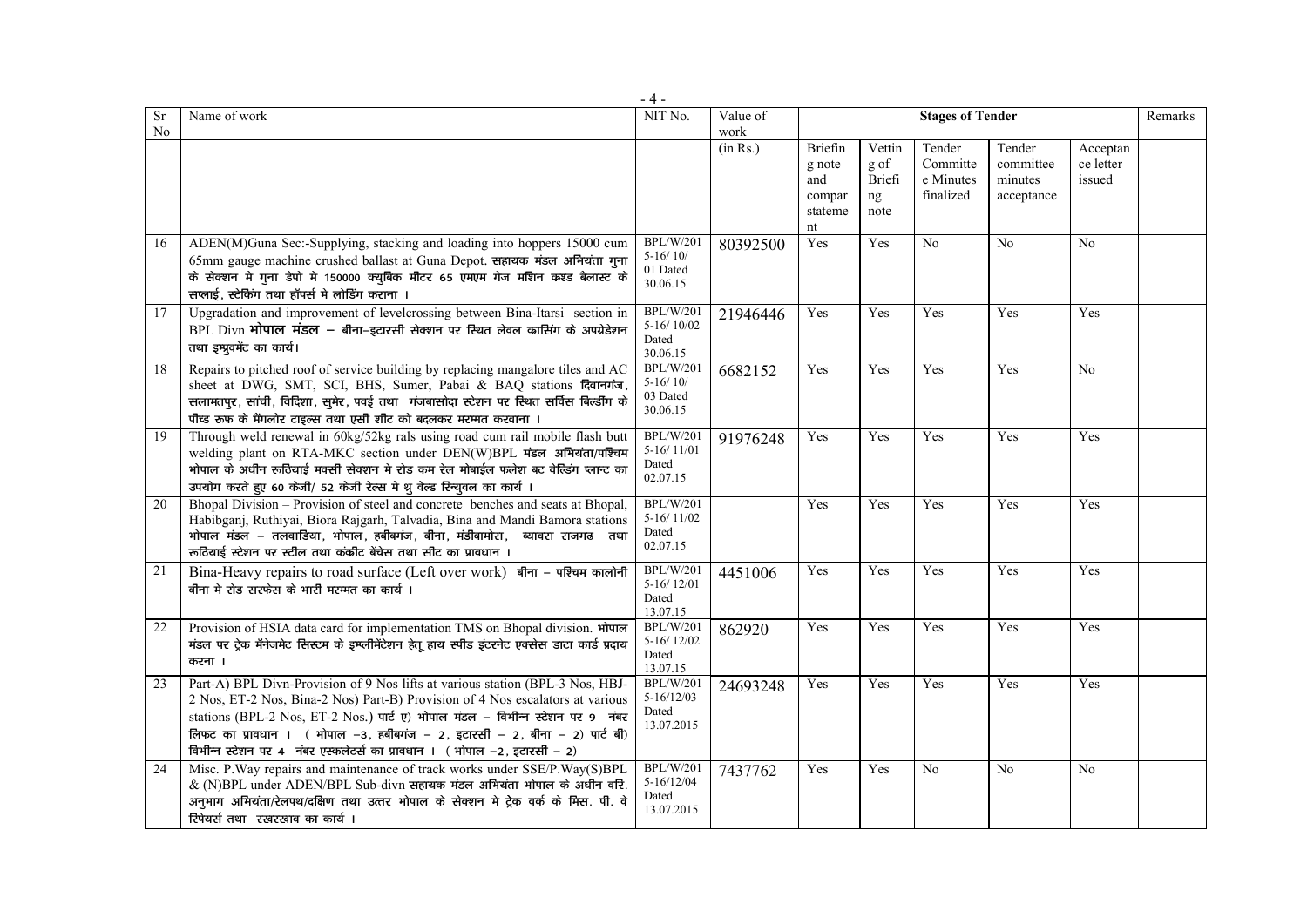| <b>Sr</b><br>No | Name of work                                                                                                                                                                                                                                                                                                                                                                                                                                                                                                                                                       | NIT No.                                                   | Value of<br>work | <b>Stages of Tender</b>                                      |                                        |                                              |                                              |                                 |  |  |
|-----------------|--------------------------------------------------------------------------------------------------------------------------------------------------------------------------------------------------------------------------------------------------------------------------------------------------------------------------------------------------------------------------------------------------------------------------------------------------------------------------------------------------------------------------------------------------------------------|-----------------------------------------------------------|------------------|--------------------------------------------------------------|----------------------------------------|----------------------------------------------|----------------------------------------------|---------------------------------|--|--|
|                 |                                                                                                                                                                                                                                                                                                                                                                                                                                                                                                                                                                    |                                                           | (in Rs.)         | Briefin<br>g note<br>and<br>compar<br>ative<br>stateme<br>nt | Vettin<br>g of<br>Briefi<br>ng<br>note | Tender<br>Committe<br>e Minutes<br>finalized | Tender<br>committee<br>minutes<br>acceptance | Acceptan<br>ce letter<br>issued |  |  |
| 25              | Misc. P. Way repairs and maintenance of track work under<br>SSE/P.Way/HBD under ADEN/BPL Sub-divn सहायक मंडल अभियंता भोपाल<br>के अधीन वरि. अनुभाग अभियंता/रेलपथ/ होशंगाबाद के सेक्शन मे ट्रेक वर्क के मिस. पी. वे<br>रिपेयर्स तथा रखरखाव का कार्य।                                                                                                                                                                                                                                                                                                                 | <b>BPL/W/201</b><br>$5 - 16/12/05$<br>Dated<br>13.07.2015 | 3856657          | Yes                                                          | Yes                                    | No                                           | N <sub>0</sub>                               | N <sub>0</sub>                  |  |  |
| 26              | Part-A) TRR casual sleeper renewal & other Misc. related track works<br>under ADEN(M)BPL. Part-B)CTR (S) of SPM siding/HBD and other<br>P.Way Misc. works in the Jurisdiction of SSE/PW/HBD under<br>ADEN(M)BPL (Track portion) पार्ट ए) भोपाल मंडल - सहायक मंडल अभियंता<br>भोपाल के सेक्शन में थु रेल रिन्यूवल, कैज्युअल स्लीपर रिन्युवल तथा अन्य सम्बन्धीत विविध<br>ट्रेक कार्य कराना । पार्ट बी) सहायक मंडल अभियंता भापाल के अधीन वरि. अनु. अभियंता<br>होशंगाबाद के सेक्शन मे एसपीएम साईडिंग होशंगाबाद के सीटीआर (एस) तथा अन्य पी वे के<br>विभिन्न कार्य करवाना | <b>BPL/W/201</b><br>$5 - 16/12/06$<br>Dated<br>13.07.2015 | 12628527         | Yes                                                          | Yes                                    | Yes                                          | Yes                                          | Yes                             |  |  |
| 27              | Deep screening and shoulder screening, lifting of track and causal<br>sleeper renewal of broken sleepers and other Misc related track work<br>under Sr.DEN/C/BPL sec of BPL Divn<br>भोपाल मंडल – वरि. मंडल<br>अभियंता/मध्य भोपाल के सेक्शन मे डीप स्क्रीनिंग तथा शोल्डर स्क्रीनिंग ट्रेक लिफिटंग तथा<br>टुटे हए स्लीपर्स के कैजुअल स्लीपर रिन्युवल तथा अन्य सम्बन्धीत विविध ट्रेक कार्य कराना ।                                                                                                                                                                    | <b>BPL/W/201</b><br>$5 - 16/12/07$<br>Dated<br>13.07.2015 | 10149263         | Yes                                                          | Yes                                    | Yes                                          | Yes                                          | Yes                             |  |  |
| 28              | Transportation of rails under ADEN/ Bina section सहायक मंडल अभियंता<br>बीना के सेक्शन मे रेलों के परिवहन का कार्य ।                                                                                                                                                                                                                                                                                                                                                                                                                                                | <b>BPL/W/201</b><br>$5-16/13/01$<br>Dated<br>23.07.2015   | 8067894          | Yes                                                          | Yes                                    | N <sub>0</sub>                               | No                                           | N <sub>0</sub>                  |  |  |
| 29              | Part-A DEN(S) sec-Provision of 2units RB-IV & 2 Units RB-III qrs for<br>newly created depot at KKN & BPF stations पार्ट ए) मंडल अभियंता/दक्षिण<br>भोपाल के सेक्शन मे खिरकिया तथा बानापुरा स्टेशन पर नवनिर्मित डिपो के लिये 2 युनिट<br>आरबी फोर तथा 2 युनिट आरबी थी आवासेां का प्रावधान । पार्ट बी) 4 नवनिर्मित आवासों के<br>इलेक्ट्रीफीकेशन का कार्य ।                                                                                                                                                                                                             | <b>BPL/W/201</b><br>$5 - 16/13/02$<br>Dated<br>23.07.2015 | 6827377          | Yes                                                          | Yes                                    | N <sub>0</sub>                               | $\overline{No}$                              | N <sub>o</sub>                  |  |  |
| 30              | मंडल अभियंता/पश्चिम भोपाल के लिये 18 माह के लिये निरीक्षण वाहन किराये पर उपलब्ध<br>कराना । (महेन्द्रा जीप, टाटा सुमो, बोलेरो आदि नॉन एसी)                                                                                                                                                                                                                                                                                                                                                                                                                          | <b>BPL/W/201</b><br>$5 - 16/13/03$<br>Dated<br>23.07.2015 | 469822           | Yes                                                          | Yes                                    | No                                           | N <sub>0</sub>                               | No                              |  |  |
| 31              | Rehabilitation work at accident site in between Khirkiya-Bhirangi<br>station of ET-KNW section in BPL Division                                                                                                                                                                                                                                                                                                                                                                                                                                                     | <b>BPL/W/201</b><br>$5 - 16/01/$<br>South dt.<br>12.08.15 | 11358502         | Yes                                                          | Yes                                    | Yes                                          | Yes                                          | Yes                             |  |  |

- 5 -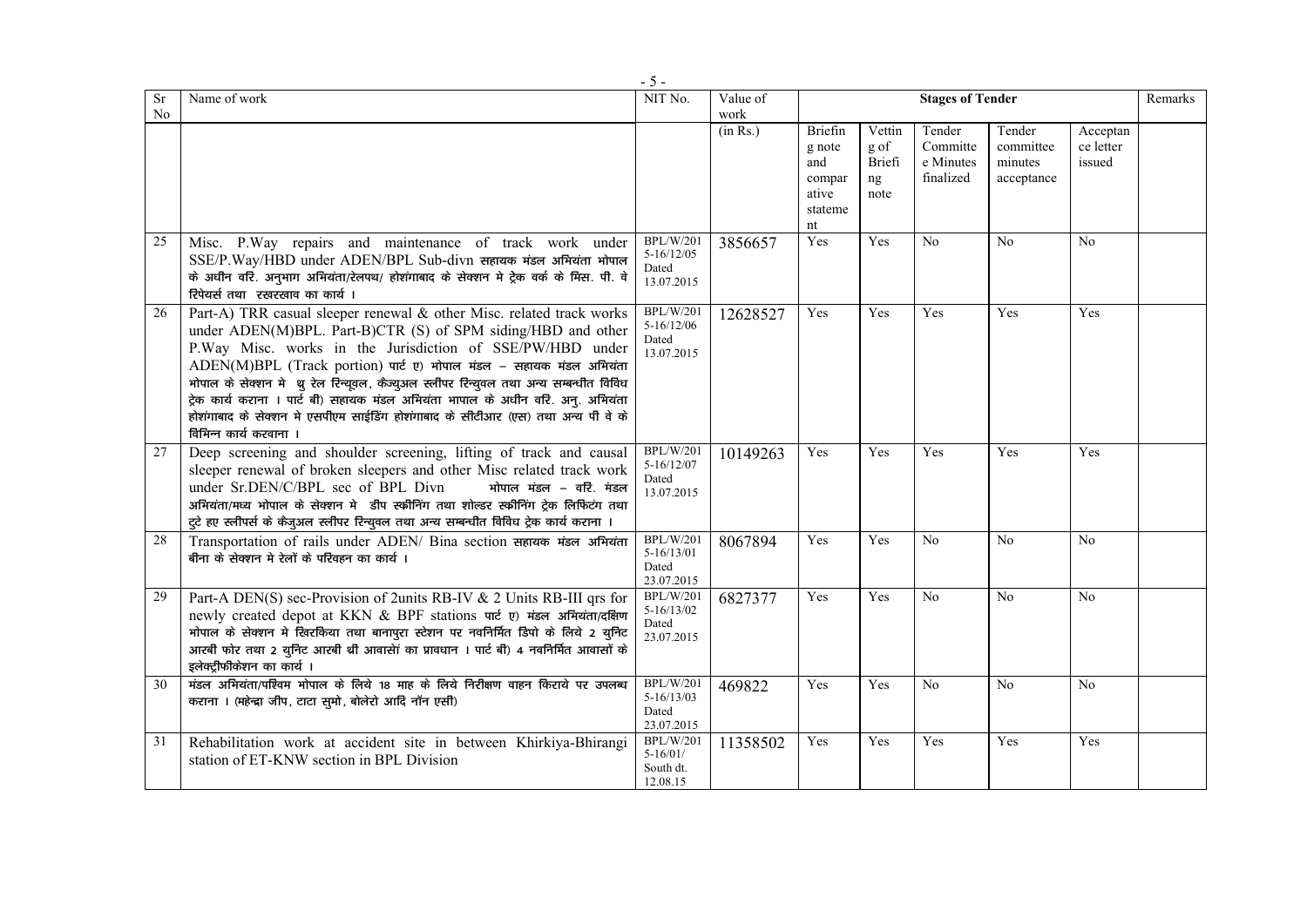|                 |                                                                                                                                                                                                                                                                                                                                                                                                                                                                                                                                                                                                                                                                                                                                                                                                                         | $-6-$                                                     |                  |                                                              |                                        |                                              |                                              |                                 |         |
|-----------------|-------------------------------------------------------------------------------------------------------------------------------------------------------------------------------------------------------------------------------------------------------------------------------------------------------------------------------------------------------------------------------------------------------------------------------------------------------------------------------------------------------------------------------------------------------------------------------------------------------------------------------------------------------------------------------------------------------------------------------------------------------------------------------------------------------------------------|-----------------------------------------------------------|------------------|--------------------------------------------------------------|----------------------------------------|----------------------------------------------|----------------------------------------------|---------------------------------|---------|
| Sr<br>No        | Name of work                                                                                                                                                                                                                                                                                                                                                                                                                                                                                                                                                                                                                                                                                                                                                                                                            | NIT No.                                                   | Value of<br>work |                                                              |                                        | <b>Stages of Tender</b>                      |                                              |                                 | Remarks |
|                 |                                                                                                                                                                                                                                                                                                                                                                                                                                                                                                                                                                                                                                                                                                                                                                                                                         |                                                           | (in Rs.)         | Briefin<br>g note<br>and<br>compar<br>ative<br>stateme<br>nt | Vettin<br>g of<br>Briefi<br>ng<br>note | Tender<br>Committe<br>e Minutes<br>finalized | Tender<br>committee<br>minutes<br>acceptance | Acceptan<br>ce letter<br>issued |         |
| 32              | Misc. P.Way repairs and maintenance of track works under<br>SSE/PW/(S)BHS, SSE/PW/(N)BHS under ADEN/BHS Sub-Divn<br>सहायक मंडल अभियंता विदिशा के अधीन वरि. अनुभाग अभियंता/रेलपथ/दक्षिण विदिशा,<br>उत्तर विदिशा के सेक्शन मे ट्रेक वर्क के मिस.पी. वे रिपेयर्स तथा रखरखाव का कार्य।                                                                                                                                                                                                                                                                                                                                                                                                                                                                                                                                      | <b>BPL/W/201</b><br>$5 - 16/14/01$<br>Dated<br>27.07.2015 | 9405175          | Yes                                                          | Yes                                    | No                                           | No                                           | N <sub>0</sub>                  |         |
| $\overline{33}$ | Part-A Maintenance of track work for RVNL 3 <sup>rd</sup> line on HBJ-Bina sec between<br>BET-BAQ-Pabai-GLG block sec including BET-BAQ-Pabai-GLG Yard for one<br>year in connection with commissioning of 3 <sup>rd</sup> line in BPL Divn of WCR. Part-<br>B) Misc. P. Way repairs and maintenance of track work under SSE/PW/BAQ<br>under ADEN/BHS Sub-Divn पार्ट ए) पश्चिम मध्य रेल्वे के भोपाल मंडल पर आरबीएनएल<br>थर्ड लाईन के कमिशनिंग के सम्बन्ध मे भोपाल बीना सेक्शन पर बरेठ– गंजबासोदा–<br>पवई–गुलाबगंज ब्लॉक सेक्शन के मध्य बरेठ–गंजबासोदा–पवई– गुलाबगंज यार्ड को मिलाकर<br>आरवीएनएल थर्ड लाईन के ट्रेक वर्क के रखरखाव का कार्य । पार्ट बी) सहायक मंडल<br>अभियंता विदिशा के अधीन वरि. अनुभाग अभियंता/रेलपथ/गंजबासोदा के सेक्शन मे ट्रेक वर्क<br>के मिस. पी. वे रिपेयर्स तथा रखरखाव का कार्य ।                | <b>BPL/W/201</b><br>$5 - 16/14/02$<br>Dated<br>27.07.2015 | 12889707         | Yes                                                          | Yes                                    | No                                           | No                                           | N <sub>0</sub>                  |         |
| $\overline{34}$ | CRWS NSZ-Heavy repairs to Bituminous road सीआरडब्ल्युएस निशातपुरा -<br>बिट्मिनस रोड के भारी मरम्मत का कार्य ।                                                                                                                                                                                                                                                                                                                                                                                                                                                                                                                                                                                                                                                                                                           | <b>BPL/W/201</b><br>$5 - 16/14/03$<br>Dated<br>27.07.2015 | 9593716          | Yes                                                          | Yes                                    | No                                           | N <sub>o</sub>                               | N <sub>0</sub>                  |         |
| 35              | Miscellaneous repairs and maintenance of track work under SSE(PW)Guna &<br>SSE(PW)ASKN under ADEN/Guna sub-divn सहायक मंडल अभियंता गना के अधीन<br>वरि. अनुभाग अभियंता/रेलपथ/गुना तथा वरि. अनुभाग अभियंता/ रेलपथ/अशोकनगर के<br>सेक्शन मे ट्रेक वर्क के मिस. पी. वे रिपेयर्स तथा रखरखाव का कार्य ।                                                                                                                                                                                                                                                                                                                                                                                                                                                                                                                        | <b>BPL/W/201</b><br>$5 - 16/15/01$<br>Dated<br>27.07.2015 | 6145888          | Yes                                                          | Yes                                    | No                                           | No                                           | N <sub>0</sub>                  |         |
| 36              | Miscellaneous repairs and maintenance of track work under SSE(PW)(S), (N)<br>Bina under ADEN/Bina sub-divn and maintenance of track work for RVNL 3 <sup>rd</sup><br>line on HBJH-Bina sec bet. BET-Cholheta, Kalhar, MABA, Kurwai-Kethora<br>Yard for one year in connectin with commissioning of $3rd$ line in BPL Divn of<br>WCR सहायक मंडल अभियंता/बीना के अधीन वरि. अनुभाग अभियंता/रेलपथ/दक्षिण तथा<br>उत्तर बीना के सेक्शन मे ट्रेक वर्क के मिस. पी. वे रिपेयर्स तथा रखरखाव का कार्य तथा<br>पश्चिम मध्य रेल्वे के भोपाल मंडल पर आरबीएनएल थर्ड लाईन के कमिशनिंग के सम्बन्ध मे<br>हबीबगंज बीना सेक्शन पर बरेठ- चुल्हेटा-कलहार-मंडीबामोरा-कुरवाई कैथोरा-बीना ब्लॉक<br>सेक्शन के मध्य पुल्हेटा-कलहार-मंडीबामोरा-कुरवाई कैथोरा यार्ड को मिलाकर आरवीएनएल<br>थर्ड लाईन के ट्रेक वर्क का 1 वर्ष के लिये रखरखाव का कार्य । | <b>BPL/W/201</b><br>$5-16/15/02$<br>Dated<br>27.07.2015   | 9624438          | Yes                                                          | Yes                                    | No                                           | No                                           | N <sub>0</sub>                  |         |
| 37              | Deep screening of loop lines, turnouts of lifting of track under Sr.DEN(N)BPL,<br>Bina Ruthiyai section वरि. मंडल अभियंता/उत्तर भोपाल के अधीन बीना रूठियाई सेक्शन<br>पर लुप लाईन्स, टर्नआउटस के डीप स्क्रीनिंग तथा ट्रेक लिफटींग का कार्य।                                                                                                                                                                                                                                                                                                                                                                                                                                                                                                                                                                              | BPL/W/201<br>$5 - 16/15/03$<br>Dated<br>27.07.2015        | 10182428         | Yes                                                          | Yes                                    | N <sub>0</sub>                               | No                                           | No                              |         |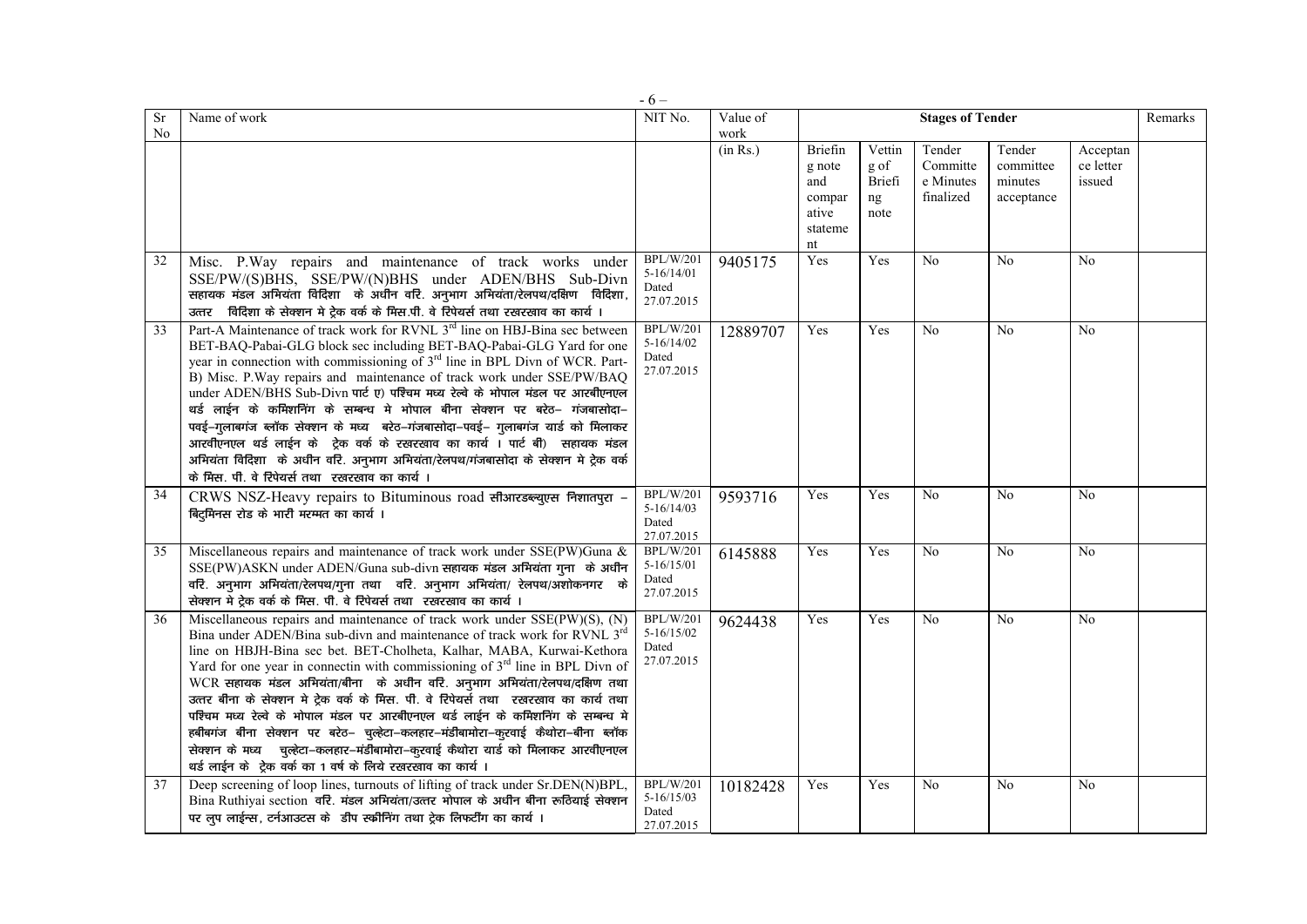| Sr<br>No | Name of work                                                                                                                                                                                                                                                                                                                                                                                                                                                                                                                                                                                                                                                                                                                                                                                                          | NIT No.                                                   | Value of<br>work |                                                              | <b>Stages of Tender</b><br>Remarks     |                                              |                                              |                                 |  |  |
|----------|-----------------------------------------------------------------------------------------------------------------------------------------------------------------------------------------------------------------------------------------------------------------------------------------------------------------------------------------------------------------------------------------------------------------------------------------------------------------------------------------------------------------------------------------------------------------------------------------------------------------------------------------------------------------------------------------------------------------------------------------------------------------------------------------------------------------------|-----------------------------------------------------------|------------------|--------------------------------------------------------------|----------------------------------------|----------------------------------------------|----------------------------------------------|---------------------------------|--|--|
|          |                                                                                                                                                                                                                                                                                                                                                                                                                                                                                                                                                                                                                                                                                                                                                                                                                       |                                                           | (in Rs.)         | Briefin<br>g note<br>and<br>compar<br>ative<br>stateme<br>nt | Vettin<br>g of<br>Briefi<br>ng<br>note | Tender<br>Committe<br>e Minutes<br>finalized | Tender<br>committee<br>minutes<br>acceptance | Acceptan<br>ce letter<br>issued |  |  |
| 38       | Cutting and lowering of cess improving track drainage in Bina yard बीना यार्ड मे<br>कटिंग, सेस लोअरिंग तथा ट्रेक ड्रेनेज के स्थार का कार्य।                                                                                                                                                                                                                                                                                                                                                                                                                                                                                                                                                                                                                                                                           | <b>BPL/W/201</b><br>$5-16/15/04$<br>Dated<br>27.07.2015   | 8821972          | Yes                                                          | Yes                                    | No                                           | No                                           | No                              |  |  |
| 39       | Gr.A) BIna-Deep screening of yard lines and improvement of yard drainage<br>(B)Provision of wide gauge sleeper on curve sharper than 4 degree (Karod-<br>Agasad) (C) TFR 21.6kms on A&B route km.945.30-946.06 DN 975.93-984.93<br>SL 1013.00-1015.29 SL (D) Raiding of super elevatin and ballasting of track for<br>various curves in BPL-Bina section ग्रुप ए) बीना यार्ड लाईन्स के डीप स्क्रीनिंग तथा यार्ड<br>ड्रेनेज के सुधार का कार्य । ग्रुप बी) करोद आगासोद मे मध्य 4 डीग्री से अधिक शार्पर कर्व पर<br>वाईड गेज स्लीपर्स का प्रावधान । ग्रुप सी ) ए तथा डी रूट पर 21.60 कि. मी. टी एफ आर<br>(कि. मी. 945.30–946.06 डाउन, 975.93 –984.93 एसएल, 1013.00–1015.29 एसएल)<br>ग्रुप डी) भोपाल बीना सेक्शन पर विभीन्न कर्वस हेतू रेजिंग ऑफ सुपर इलेवेशन तथा बैलास्टींग<br>ऑफ ट्रेक का कार्य ।                        | <b>BPL/W/201</b><br>$5 - 16/15/05$<br>Dated<br>27.07.2015 | 11234184         | Yes                                                          | Yes                                    | No                                           | N <sub>0</sub>                               | N <sub>0</sub>                  |  |  |
| 40       | ADEN(M)BPL-Special repair and maintenance zone for all residential<br>and service buildings under SSE/W/ML/BPLY and supply of building<br>material including sand as per USSOR 2011 costing upto Rs.2.00 Lakh<br>each bet.HBD (Incl)-BVB (Excl) (Excl. NSZ,BPL & HBJ) from<br>km.762.50 to 855.00 for the year 2015-16 (BPL Special Zone) सहायक<br>मण्डल अभियंता (अनु.) भोपाल के अंतर्गत वरिष्ठ अनुभाग अभियंता/कार्य/मेन लाईन भोपाल के<br>सेक्शन मे होशंगाबाद (मिलाकर) से भदभदाघाट (छोडकर) (भोपाल, हबीबगंज, निशातपुरा<br>छोडकर) कि. मी. 762.50 से 855.00 के मध्य पश्चिम मध्य रेलवे की युएसएसओआर 2011 के<br>अनुसार वर्ष 2015-16 हेतु सभी आवसीय भवनों एवं सर्विस बिल्डगो की सामान्य मरम्मत एवं<br>अनुरक्षण कार्य एवं रेत सहित भवन निर्माण सामग्री की आपूर्ति करना लागत रूपये दो लाख<br>तक प्रत्येक । (स्पेशल जोन भोपाल) | <b>BPL/W/201</b><br>5-16/15/06<br>Dated<br>27.07.2015     | 5500000          | Yes                                                          | Yes                                    | No                                           | N <sub>o</sub>                               | N <sub>0</sub>                  |  |  |
| 41       | ADEN(M)Vidisha- Special repair and maintenance zone for all<br>residential and service buildings under SSE/W/BHS and supply of<br>building material including sand as per USSOR2011 costing upto<br>Rs.2.00 Lakh each bet.BET (Excl)-BVB (Excl) from km. 855.00 to<br>938.00 for the year 2015-16 (BHS Special Zone) सहायक मण्डल अभियंता<br>(अनु.) विदिशा के अंतर्गत वरिष्ठ अनुभाग अभियंता/कार्य/विदिशा के अधीन बरेठ (छोडकर) से<br>भदभदाघाट (मिलाकर) सेक्शन मे कि. मी. 855.00 से 938.00 के मध्य पश्चिम मध्य रेलवे की<br>युएसएसओआर 2011 के अनुसार वर्ष 2015-16 हेतु सभी आवसीय भवनों एवं सर्विस बिल्डगो<br>की सामान्य मरम्मत एवं अनुरक्षण कार्य एवं रेत सहित भवन निर्माण सामग्री की आपूर्ति करना<br>लागत रूपये दो लाख तक प्रत्येक । (स्पेशल जोन विदिशा )                                                                | <b>BPL/W/201</b><br>$5 - 16/15/07$<br>Dated<br>27.07.2015 | 6500000          | Yes                                                          | Yes                                    | No                                           | N <sub>0</sub>                               | No                              |  |  |

- 7 –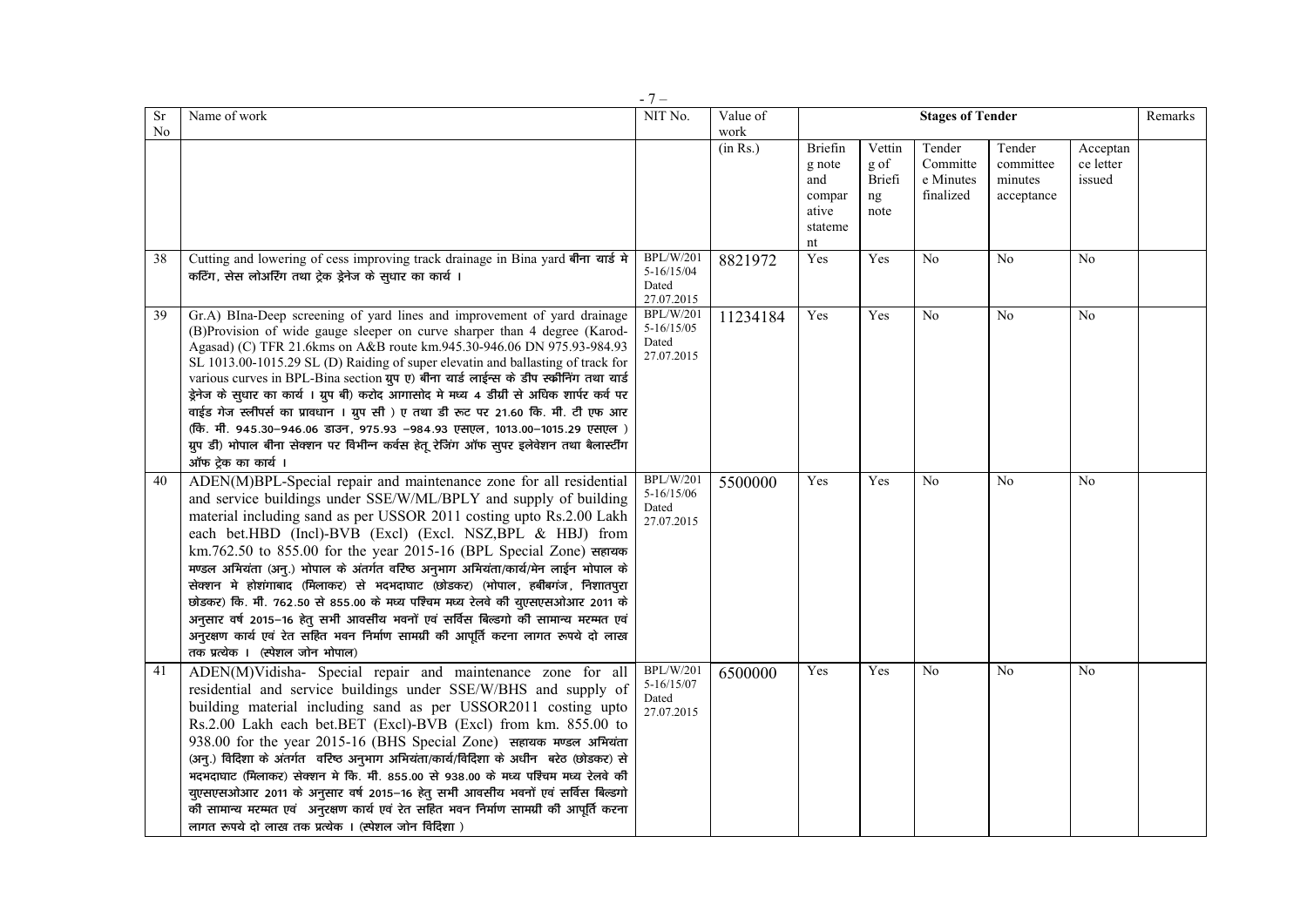| $-8-$    |                                                                                                                                                                                                                                                                                                                                                                                                                                                                                                                                                                                                                                                                                                                                                                      |                                                           |                  |                                                            |                                        |                                              |                                              |                                 |         |
|----------|----------------------------------------------------------------------------------------------------------------------------------------------------------------------------------------------------------------------------------------------------------------------------------------------------------------------------------------------------------------------------------------------------------------------------------------------------------------------------------------------------------------------------------------------------------------------------------------------------------------------------------------------------------------------------------------------------------------------------------------------------------------------|-----------------------------------------------------------|------------------|------------------------------------------------------------|----------------------------------------|----------------------------------------------|----------------------------------------------|---------------------------------|---------|
| Sr<br>No | Name of work                                                                                                                                                                                                                                                                                                                                                                                                                                                                                                                                                                                                                                                                                                                                                         | NIT No.                                                   | Value of<br>work |                                                            |                                        | <b>Stages of Tender</b>                      |                                              |                                 | Remarks |
|          |                                                                                                                                                                                                                                                                                                                                                                                                                                                                                                                                                                                                                                                                                                                                                                      |                                                           | (in Rs.)         | <b>Brief</b><br>note<br>and co<br>mparati<br>stateme<br>nt | Vettin<br>g of<br>Briefi<br>ng<br>note | Tender<br>Committe<br>e Minutes<br>finalized | Tender<br>committee<br>minutes<br>acceptance | Acceptan<br>ce letter<br>issued |         |
| 42       | ADEN(M)Bina-Special repair and maintenance zone for all residential and service<br>buildings under SSE/W/East and West Bina and supply of building material including<br>sand as per USSOR 2011 costing upto Rs.2.00 Lakh each bet.HBD (Incl)-BVB (Excl)<br>(Excl. NSZ, BPL & HBJ) from km. 762.50 to 855.00 for the year 2015-16 (Bina Special<br>Zone) सहायक मण्डल अभियंता (अनु.) बीना के अंतर्गत वरिष्ठ अनुभाग अभियंता/कार्य/पूर्व<br>तथा पश्चिाम बीना के सेक्शन मे पश्चिम मध्य रेलवे की युएसएसओआर 2011 के अनुसार वर्ष<br>2015-16 हेतु सभी आवसीय भवनों एवं सर्विस बिल्डगो की सामान्य मरम्मत एवं अनुरक्षण कार्य<br>तथा रेत सहित भवन निर्माण सामग्री की आपूर्ति करना लागत रूपये दो लाख तक प्रत्येक।<br>(स्पेशल जोन बीना)                                            | <b>BPL/W/201</b><br>$5 - 16/15/08$<br>Dated<br>27.07.2015 | 7225000          | Yes                                                        | Yes                                    | No                                           | No                                           | N <sub>0</sub>                  |         |
| 43       | ADEN(M)Guna-Special repair and maintenance zone for all residential and service<br>buildings under SSE/W/Guna sec and supply of building material including sand as per<br>USSOR 2011 costing upto Rs.2.00 Lakh each bet.HBD (Incl)-BVB (Excl) (Excl.<br>NSZ, BPL & HBJ) from km.762.50 to 855.00 for the year 2015-16 (Guna Special Zone)<br>सहायक मण्डल अभियंता (अनु.) गुना के अंतर्गत वरिष्ठ अनुभाग अभियंता/कार्य/ गुना के<br>सेक्शन मे पश्चिम मध्य रेलवे की युएसएसओआर 2011 के अनुसार वर्ष 2015-16 हेत् सभी<br>आवसीय भवनों एवं सर्विस बिल्डगो की सामान्य मरम्मत एवं अनुरक्षण कार्य तथा भवन निर्माण<br>सामग्री की आपूर्ति करना लागत रूपये दो लाख तक प्रत्येक । (स्पेशल जोन गुना )                                                                                  | <b>BPL/W/201</b><br>5-16/15/09<br>Dated<br>27.07.2015     | 5225000          | Yes                                                        | Yes                                    | No                                           | N <sub>o</sub>                               | No                              |         |
| 44       | Gr.A) Itarsi:-Improvement to water supply at station and colony. Gr.B) Itarsi-Provisin of<br>waste water recycling plant ग्रुप ए) इटारसी स्टेशन तथा कालोनी मे पानी की आपूर्ति मे सुधार<br>का कार्य । ग्रुप बी) इटारसी – वेस्ट वाटर रिसायक्लींग प्लान्ट का प्रावधान ।                                                                                                                                                                                                                                                                                                                                                                                                                                                                                                 | <b>BPL/W/201</b><br>$5-16/16/01$<br>Dated<br>03.08.2015   | 18323779         | Yes                                                        | Yes                                    | N <sub>0</sub>                               | N <sub>0</sub>                               | N <sub>0</sub>                  |         |
| 45       | DEN (M) HD – Special repair and maintenance zone for all residential and service<br>buildings in the section Khandwa (Excluding) to Timarni (Excluding ) under<br>SSE/Works/Harda and supply of building material including sand as per USSOR 2011<br>costing upto Rs. 2.00 lakh each for the year 2015-16 (Harda special Zone) सहायक मण्डल<br>अभियंता (अन्.) हरदा के अंतर्गत वरिष्ठ अनुभाग अभियंता/कार्य/ हरदा के अधीन खंडवा<br>(छोडकर) से टिमरनी (छोडकर) सेक्शन मे पश्चिम मध्य रेलवे की युएसएसओआर 2011 के<br>अनुसार वर्ष 2015–16 हेत् सभी आवसीय भवनों एवं सर्विस बिल्डगो की सामान्य मरम्मत एवं<br>अनुरक्षण कार्य तथा रेत सहित भवन निर्माण सामग्री की आपुर्ति करना लागत रूपये दो लाख<br>तक प्रत्येक । (स्पेशल जोन हरदा)                                             | BPL/W/201<br>$5 - 16/16/02$<br>Dated<br>03.08.2015        | 6500000          | Yes                                                        | Yes                                    | N <sub>0</sub>                               | No                                           | N <sub>0</sub>                  |         |
| 46       | ADEN (M) ET - Special repair and maintenance zone for all residential and service<br>buildings of Hoshangagad (Excluding) to Timarni (Including) under the jurisdiction of<br>SSE/Works/ML/ Itarsi and supply of building material including sand as per USSOR 2011<br>costing upto Rs. 2.00 lakh each for the year 2015-16 (Itarsi/ML special Zone) सहायक<br>मण्डल अभियंता (अन्.) इटारसी के अंतर्गत<br>वरिष्ठ अनुभाग अभियंता/कार्य/मेन लाईन<br>इटारसी के अधीन होशंगाबाद (छोडकर) से टिमरनी (मिलाकर) सेक्शन मे पश्चिम मध्य रेलवे<br>की युएसएसओआर 2011 के अनुसार वर्ष 2015-16 हेतु सभी आवसीय भवनों एवं सर्विस<br>बिल्डगो की सामान्य मरम्मत एवं अनुरक्षण कार्य तथा भवन निर्माण सामग्री की आपूर्ति करना<br>लागत रूपये दो लाख तक प्रत्येक । (स्पेशल जोन/मेन लाईन इटारसी ) | <b>BPL/W/201</b><br>$5-16/16/03$<br>Dated<br>03.08.2015   | 5200000          | Yes                                                        | Yes                                    | No                                           | N <sub>0</sub>                               | N <sub>0</sub>                  |         |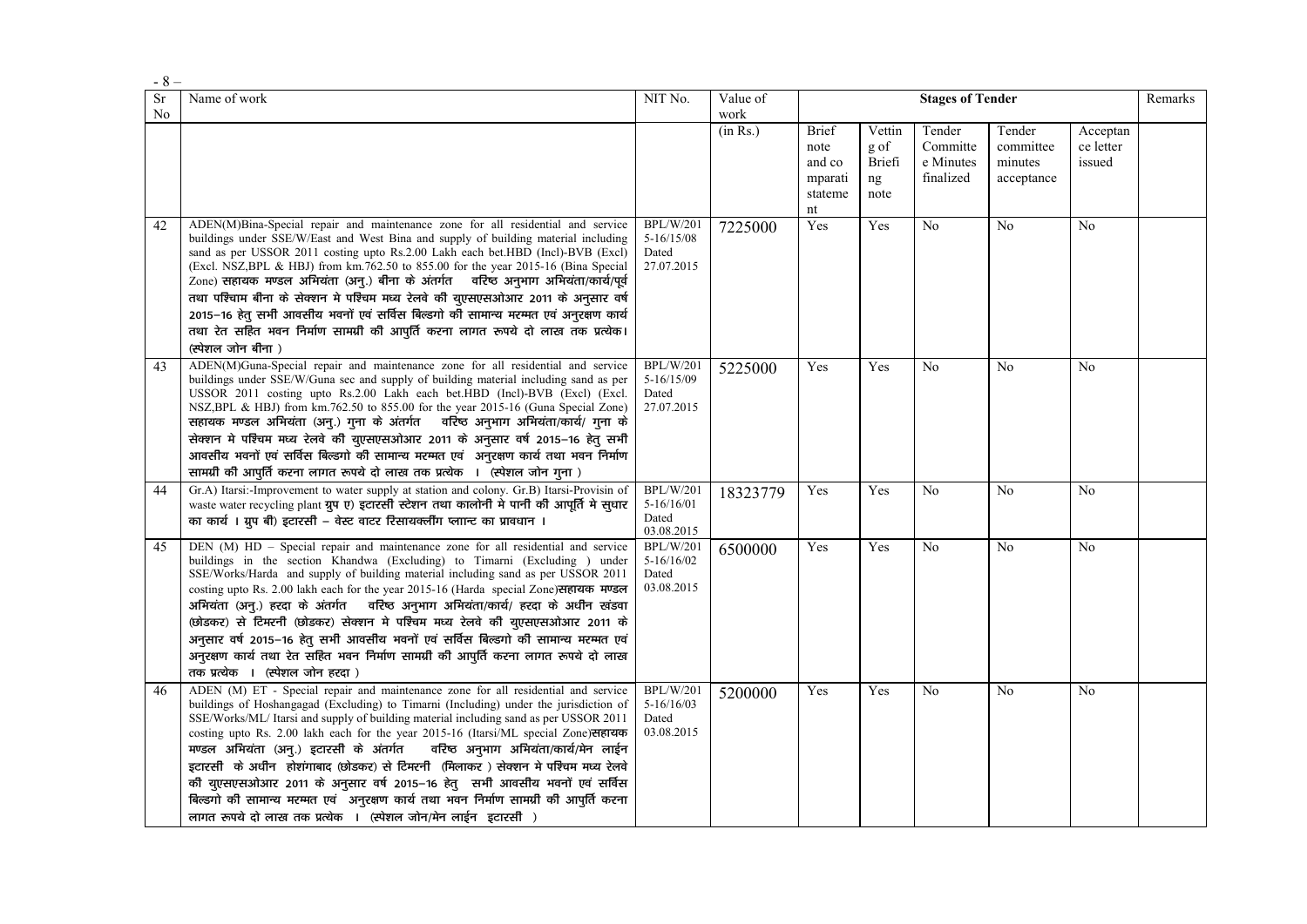|          |                                                                                                                                                                                                                                                                                                                                                                                                                                                                                                                                                                                                                                                                                                   | $-9-$                                                     |                  |                                                              |                                        |                                              |                                              |                                 |         |
|----------|---------------------------------------------------------------------------------------------------------------------------------------------------------------------------------------------------------------------------------------------------------------------------------------------------------------------------------------------------------------------------------------------------------------------------------------------------------------------------------------------------------------------------------------------------------------------------------------------------------------------------------------------------------------------------------------------------|-----------------------------------------------------------|------------------|--------------------------------------------------------------|----------------------------------------|----------------------------------------------|----------------------------------------------|---------------------------------|---------|
| Sr<br>No | Name of work                                                                                                                                                                                                                                                                                                                                                                                                                                                                                                                                                                                                                                                                                      | NIT No.                                                   | Value of<br>work |                                                              |                                        | <b>Stages of Tender</b>                      |                                              |                                 | Remarks |
|          |                                                                                                                                                                                                                                                                                                                                                                                                                                                                                                                                                                                                                                                                                                   |                                                           | (in Rs.)         | Briefin<br>g note<br>and<br>compar<br>ative<br>stateme<br>nt | Vettin<br>g of<br>Briefi<br>ng<br>note | Tender<br>Committe<br>e Minutes<br>finalized | Tender<br>committee<br>minutes<br>acceptance | Acceptan<br>ce letter<br>issued |         |
| 47       | ADEN(M)SFY-Special repair and maintenance zone for all residential and service<br>buildings under SSE/W/SFY and supply of building material including sand as per<br>USSOR 2011 costing upto Rs.2.00 Lakh each for the year 2015-16 (SFY Zone) सहायक<br>मण्डल अभियंता (अन्.) शाजापुर के अंतर्गत वरिष्ठ अनुभाग अभियंता/कार्य/ शाजापुर के<br>सेक्शन मे पश्चिम मध्य रेलवे की युएसएसओआर 2011 के अनुसार वर्ष 2015-16 हेत् सभी<br>आवसीय भवनों एवं सर्विस बिल्डगो की सामान्य मरम्मत एवं अनुरक्षण कार्य तथा रेत सहित<br>भवन निर्माण सामग्री की आपूर्ति करना लागत रूपये दो लाख तक प्रत्येक । (स्पेशल जोन<br>शाजापुर )                                                                                      | BPL/W/201<br>$5-16/16/04$<br>Dated<br>03.08.2015          | 5500000/         | Yes                                                          | Yes                                    | No                                           | N <sub>o</sub>                               | N <sub>0</sub>                  |         |
| 48       | ADEN(M)SVPI-Special repair and maintenance zone for all residential and service<br>buildings in the section Badarwas (Incl) to GWL(Excl) under SSE/W/SVPI and supply of<br>building material including sand as per USSOR 2011 costing upto Rs.2.00 Lakh each for<br>the year 2015-16 (SVPI Zone) सहायक मण्डल अभियंता (अन्.) शिवपुरी के अंतर्गत वरिष्ठ<br>अन्भाग अभियंता/कार्य/ शिवपुरी अधीन बदरवास (मिलाकर) से ग्वालियर (छोडकर) सेक्शन मे<br>पश्चिम मध्य रेलवे की युएसएसओआर 2011 के अनुसार वर्ष 2015-16 हेतु सभी आवसीय<br>भवनों एवं सर्विस बिल्डगो की सामान्य मरम्मत एवं अनुरक्षण कार्य तथा रेत सहित भवन निर्माण<br>सामग्री की आपूर्ति करना लागत रूपये दो लाख तक प्रत्येक । (स्पेशल जोन शिवपूरी ) | <b>BPL/W/201</b><br>$5-16/16/05$<br>Dated<br>03.08.2015   | 5500000          | Yes                                                          | Yes                                    | N <sub>0</sub>                               | N <sub>0</sub>                               | N <sub>0</sub>                  |         |
| 49       | Bhopal Divn-Upgradation of sand humps between HBD-BAQ sectin under<br>$Sr.DEN/C/BPL$ भोपाल मंडल – वरि. मंडल अभियंता/मध्य भोपाल के अधीन होशंगाबाद<br>गंजबासोदा सेक्शन मे सेंड हम्प्स के अपग्रेडेशन का कार्य ।                                                                                                                                                                                                                                                                                                                                                                                                                                                                                      | <b>BPL/W/201</b><br>$5 - 16/16/06$<br>Dated<br>03.08.2015 | 7748110          | Yes                                                          | Yes                                    | No                                           | No                                           | No                              |         |
| 50       | Guna-ASKN-Provision of water supply arrangement by providing one RCC<br>tank of capacity 2.50Lacs and one borewell alongwith pipeline network<br>गुना–अशोकनगर – 2.50 लाख लिटर कैपेसिटी की 1 आरसीसी टैंक के प्रावधान के साथ<br>पानी की आपूर्ति की व्यवस्था साथ मे पाईपलाईन नेटवर्क के साथ एक बोअरवेल का प्रावधान ।                                                                                                                                                                                                                                                                                                                                                                                 | <b>BPL/W/201</b><br>$5-16/17/01$<br>Dated<br>05.08.2015   | 7876233          | Yes                                                          | Yes                                    | No                                           | No                                           | No                              |         |
| 51       | Miscellaneous repair and maintenance of trck work unde r SSE/PW/HD, KKN<br>& KNW under ADEN/HD Sub-Divn सहायक मंडल अभियंता हरदा के अधीन वरि.<br>अनुभाग अभियंता/रेलपथ/हरदा, खिरकिया तथा खंडवा के सेक्शन मे ट्रेक वर्क के मिस. पी. वे<br>रिपेयर्स तथा रखरखाव का कार्य।                                                                                                                                                                                                                                                                                                                                                                                                                              | <b>BPL/W/201</b><br>$5-16/17/02$<br>Dated<br>05.08.2015   | 7932818          | Yes                                                          | Yes                                    | N <sub>0</sub>                               | No                                           | N <sub>0</sub>                  |         |
| 52       | Miscellaneous repair and maintenance of trck work under SSE/PW/Yard/ET &<br>(M)ET under ADEN/ET Sub-Divn सहायक मंडल अभियंता इटारसी के अधीन वरि.<br>अनुभाग अभियंता/रेलपथ/यार्ड तथा अन्. इटारसी के सेक्शन मे ट्रेक वर्क के मिस. पी. वे<br>रिपेयर्स तथा रखरखाव का कार्य ।                                                                                                                                                                                                                                                                                                                                                                                                                            | <b>BPL/W/201</b><br>$5-16/17/03$<br>Dated<br>05.08.2015   | 5219663          | Yes                                                          | Yes                                    | N <sub>0</sub>                               | No                                           | No                              |         |
| 53       | Bhopal Division: - Ruthiyai-Maksi Widening of formation and correction of low<br>cess at various locations भोपाल मंडल पर रूठियाई-मक्सी सेक्शन मे विभिन्न लेकिशन्स<br>पर फॉरमेशन के वाईडनिंग तथा लो सेस के करेक्शन का कार्य।                                                                                                                                                                                                                                                                                                                                                                                                                                                                       | <b>BPL/W/201</b><br>5-16/17/04<br>Dated<br>05.08.2015     | 89,01,238        | Yes                                                          | Yes                                    | N <sub>0</sub>                               | No                                           | N <sub>0</sub>                  |         |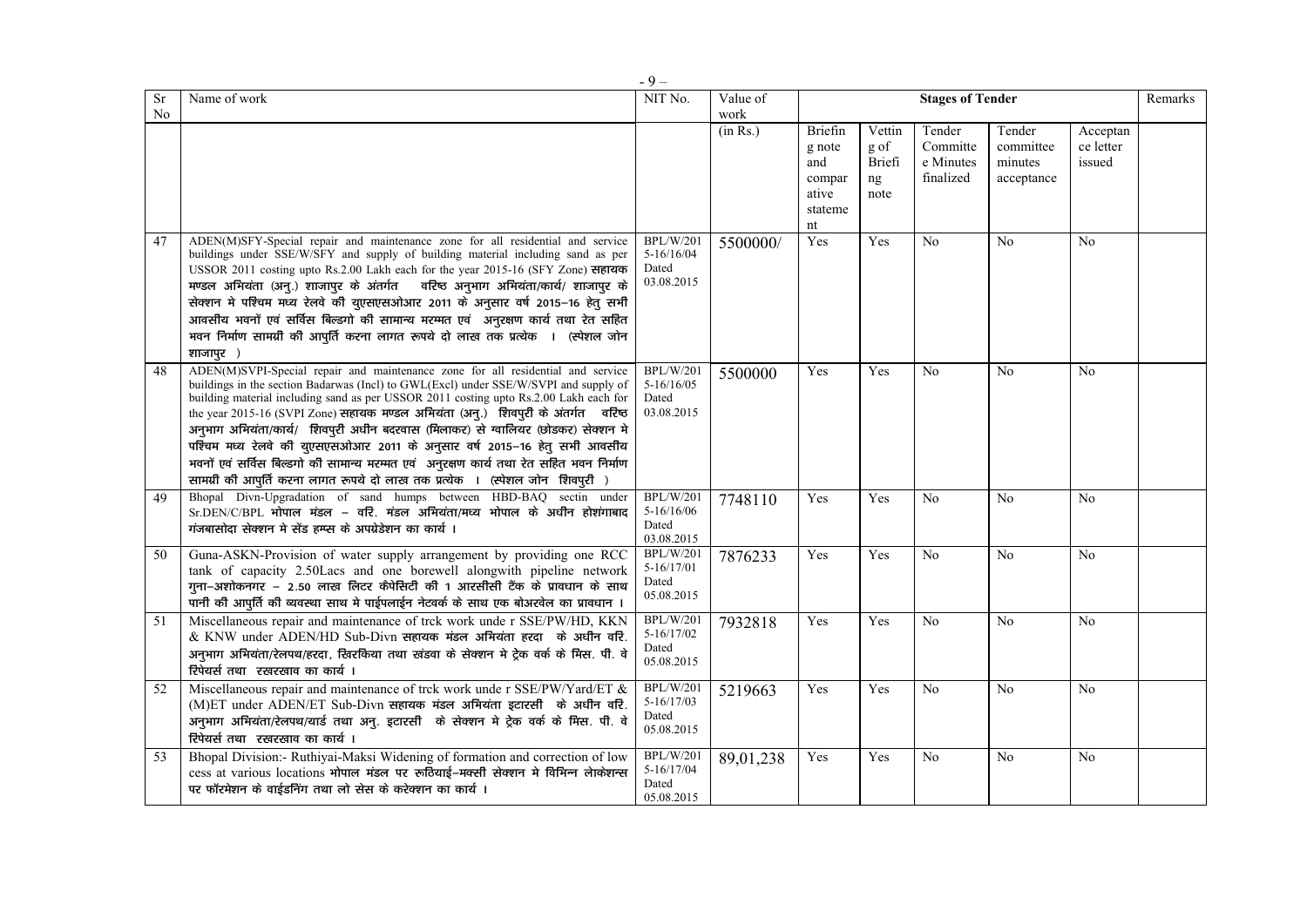|    |                                                                                                                                                                                                                                                                                                                                                                                                                                                                                                                                                                                                                                                                                                                                              | $-10-$                                                    |          |                                                              |                                        |                                              |                                              |                                 |         |
|----|----------------------------------------------------------------------------------------------------------------------------------------------------------------------------------------------------------------------------------------------------------------------------------------------------------------------------------------------------------------------------------------------------------------------------------------------------------------------------------------------------------------------------------------------------------------------------------------------------------------------------------------------------------------------------------------------------------------------------------------------|-----------------------------------------------------------|----------|--------------------------------------------------------------|----------------------------------------|----------------------------------------------|----------------------------------------------|---------------------------------|---------|
| Sr | Name of work                                                                                                                                                                                                                                                                                                                                                                                                                                                                                                                                                                                                                                                                                                                                 | NIT No.                                                   | Value of |                                                              |                                        | <b>Stages of Tender</b>                      |                                              |                                 | Remarks |
| No |                                                                                                                                                                                                                                                                                                                                                                                                                                                                                                                                                                                                                                                                                                                                              |                                                           | work     |                                                              |                                        |                                              |                                              |                                 |         |
|    |                                                                                                                                                                                                                                                                                                                                                                                                                                                                                                                                                                                                                                                                                                                                              |                                                           | (in Rs.) | Briefin<br>g note<br>and<br>compar<br>ative<br>stateme<br>nt | Vettin<br>g of<br>Briefi<br>ng<br>note | Tender<br>Committe<br>e Minutes<br>finalized | Tender<br>committee<br>minutes<br>acceptance | Acceptan<br>ce letter<br>issued |         |
| 54 | Upgradation of sand humps under Sr.DEN(N)BPL section on BPL Divn भोपाल<br>मंडल – वरि. मंडल अभियंता/उत्तर भोपाल के सेक्शन मे सेंड हम्प्स के<br>अपग्रेडेशन का कार्य ।                                                                                                                                                                                                                                                                                                                                                                                                                                                                                                                                                                          | <b>BPL/W/201</b><br>$5 - 16/18/02$<br>Dated<br>19.08.2015 | 9537676  | Yes                                                          | Yes                                    | No                                           | N <sub>o</sub>                               | No                              |         |
| 55 | Itarsi:-Replacement of doors, windows, improvement to floor, pathway etc. of<br>12 blocks, 3 block and 18 block colony इटारसी - 12 ब्लॉक, 3 ब्लॉक तथा 18 ब्लॉक<br>कॉलोनी के आवासेां के दरवाजे, खिडकिया बदलवाना तथा फर्श, पाथवे आदि के सुधार का<br>कार्य ।                                                                                                                                                                                                                                                                                                                                                                                                                                                                                    | <b>BPL/W/201</b><br>$5 - 16/18/03$<br>Dated<br>19.08.2015 | 7059813  | Yes                                                          | Yes                                    | N <sub>0</sub>                               | No                                           | N <sub>0</sub>                  |         |
| 56 | ADEN(W)BPL :- Special repair and maintenance zone for all residential and<br>service buildings under Jurisdicition of SSE/W/HBJ sec and supply of building<br>material as per USSOR 2011 costing upto Rs.2.00 Lakh each for the year 2015-<br>16 (HBJ Special Repair Zone) सहायक मण्डल अभियंता (कार्य) भोपाल के अंतर्गत<br>वरिष्ठ अनुभाग अभियंता/कार्य/हबीबगंज के अधीन पश्चिम मध्य रेलवे की युएसएसओआर 2011<br>के अनुसार वर्ष 2015–16 हेतु हबीबगंज एरिया स्थित सभी आवसीय भवनों एवं सर्विस<br>बिल्डगो की सामान्य मरम्मत एवं अनुरक्षण कार्य तथा भवन निर्माण सामग्री की आपुर्ति करना<br>लागत रूपये दो लाख तक प्रत्येक । (स्पेशल रिपेयर जोन/कार्य हबीबगंज)                                                                                        | BPL/W/201<br>$5 - 16/18/05$<br>Dated<br>19.08.2015        | 6000000  | Yes                                                          | Yes                                    | No                                           | No                                           | No                              |         |
| 57 | ADEN(W)BPL :- Special repair and maintenance zone for all residential and<br>service buildings under Jurisdicition of SSE/W/BPL sec and supply of building<br>material as per USSOR 2011 costing upto Rs.2.00 Lakh each for the year 2015-<br>16 (BPL Special Repair Zone) सहायक मण्डल अभियंता (कार्य) भोपाल के अंतर्गत<br>वरिष्ठ अनुभाग अभियंता/कार्य/ भोपाल के अधीन पश्चिम मध्य रेलवे की युएसएसओआर 2011<br>के अनुसार वर्ष 2015–16 हेत् भोपाल एरिया स्थित सभी आवसीय भवनों एवं सर्विस बिल्डगो<br>की सामान्य मरम्मत एवं अनुरक्षण कार्य तथा भवन निर्माण सामग्री की आपुर्ति करना लागत<br>रूपये दो लाख तक प्रत्येक । (स्पेशल रिपेयर जोन/कार्य भोपाल)                                                                                             | <b>BPL/W/201</b><br>5-16/18/06<br>Dated<br>19.08.2015     | 7020000  | Yes                                                          | Yes                                    | N <sub>0</sub>                               | N <sub>0</sub>                               | N <sub>0</sub>                  |         |
| 58 | ADEN(W)ET :- Special repair and maintenance zone for all residential and<br>service buildings at Itarsi station and passenger yard under Jurisdicition of<br>SSE/W/BPL sec and supply of building material as per USSOR 2011 costing<br>upto Rs.2.00 Lakh each for the year 2015-16 ((W)/(M)ET Special Repair Zone)<br>सहायक मण्डल अभियंता (कार्य) इटारसी के अंतर्गत वरिष्ठ अनुभाग अभियंता/कार्य/अनु.<br>इटारसी के अधीन पश्चिम मध्य रेलवे की युएसएसओआर 2011 के अनुसार वर्ष 2015-16 हेत्<br>पैसेंजर यार्ड तथा इटारसी स्टेशन एरिया स्थित सभी आवसीय भवनों एवं सर्विस बिल्डगो की<br>सामान्य मरम्मत एवं अनुरक्षण कार्य तथा रेत सहित भवन निर्माण सामग्री की आपूर्ति करना<br>लागत रूपये दो लाख तक प्रत्येक । (स्पेशल रिपेयर जोन/कार्य/अन्. इटारसी ) | <b>BPL/W/201</b><br>5-16/18/07<br>Dated<br>19.08.2015     | 5600000  | Yes                                                          | Yes                                    | No                                           | No                                           | No                              |         |